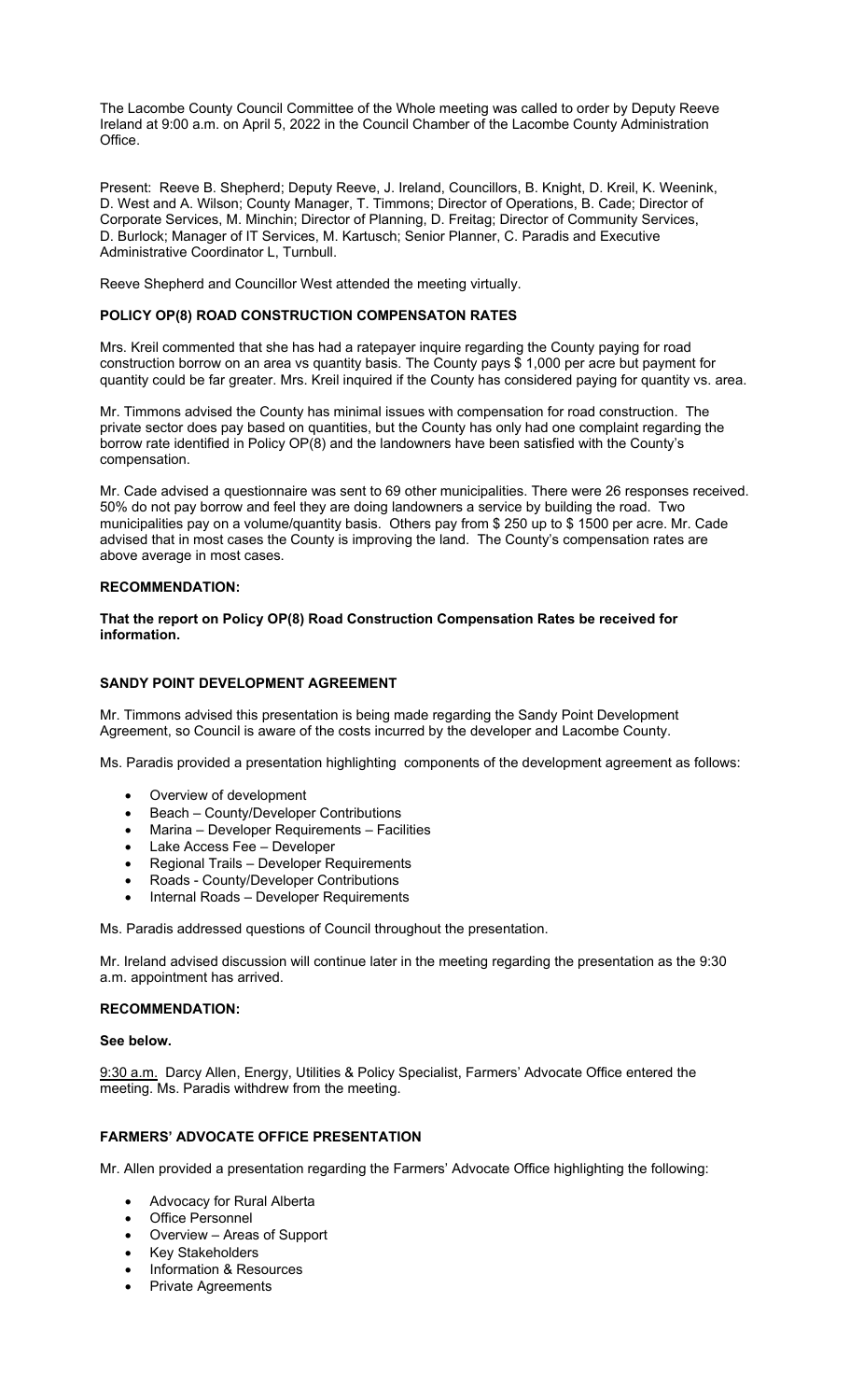- Forms
- Trending Issues and Concerns
- Reputation & Relationships
- There's No Silver Bullet

Mr. Allen addressed questions of Council.

# **RECOMMENDATION:**

# **That the presentation on the Farmers' Advocate Office be received for information.**

10:22 a.m.Mr. Allen withdrew from the meeting.

# **SANDY POINT DEVELOPMENT AGREEMENT**

Mr. Ireland referred to the presentation made regarding the Sandy Point Development Agreement.

# **RECOMMENDATION:**

# **That the report on the Sandy Point Development Agreement be received for information.**

# **PLANNING SESSION ON LAND USE BYLAW**

Mr. Freitag provided a presentation on the Lacombe County Land Use Bylaw No. 1237/17 highlighting the following:

- Lacombe County's Land Use Districts Detailed Overview
- Examples of Deemed Approvals

Mr. Freitag addressed questions of Council throughout the presentation.

## **RECOMMENDATION:**

# **That the presentation on the Land Use Bylaw be received for information; and further, that information regarding the Land Use Bylaw be presented in the County News on a periodical basis.**

# **ALBERT BROADBAND STRATEGY**

Mr. Timmons referred to the Alberta Broadband Strategy which the provincial government will be undertaking to provide better broadband services in rural communities. The provincial and federal governments will provide \$ 780,000 in funding for rural networking and will work closely with the private sector.

Mr. Timmons advised that Lacombe County initiated a rural broadband strategy a number of years ago where the County was considering the construction of towers. Council at that time reconsidered and decided the County should not compete with the private sector. Mr. Timmons inquired if at this time Council wishes to be more involved in the provision of broadband services.

Mr. Kartusch provided a presentation regarding the Lacombe County Rural Internet Update highlighting the following:

- Recent Broadband History 2013 2016
- Xplornet Largest Provider in Lacombe County
- Other Internet Options
- Red Deer County Internet Project

Council questions and discussion followed the presentation.

# **RECOMMENDATION:**

**That the presentation on the Lacombe County Rural Internet Update be received for information; and further, that the County Manager be directed to invite internet service providers to make future presentations to Council.** 

# **BILL 77 – RESTORING TAX ACCOUNTABILITY**

Mr. Timmons referred to Alberta Government Bill 77. Mr. Timmons advised that Bill 77 restores a special lien that gives municipalities priority over other creditors from oil and gas companies whether operating or bankrupt.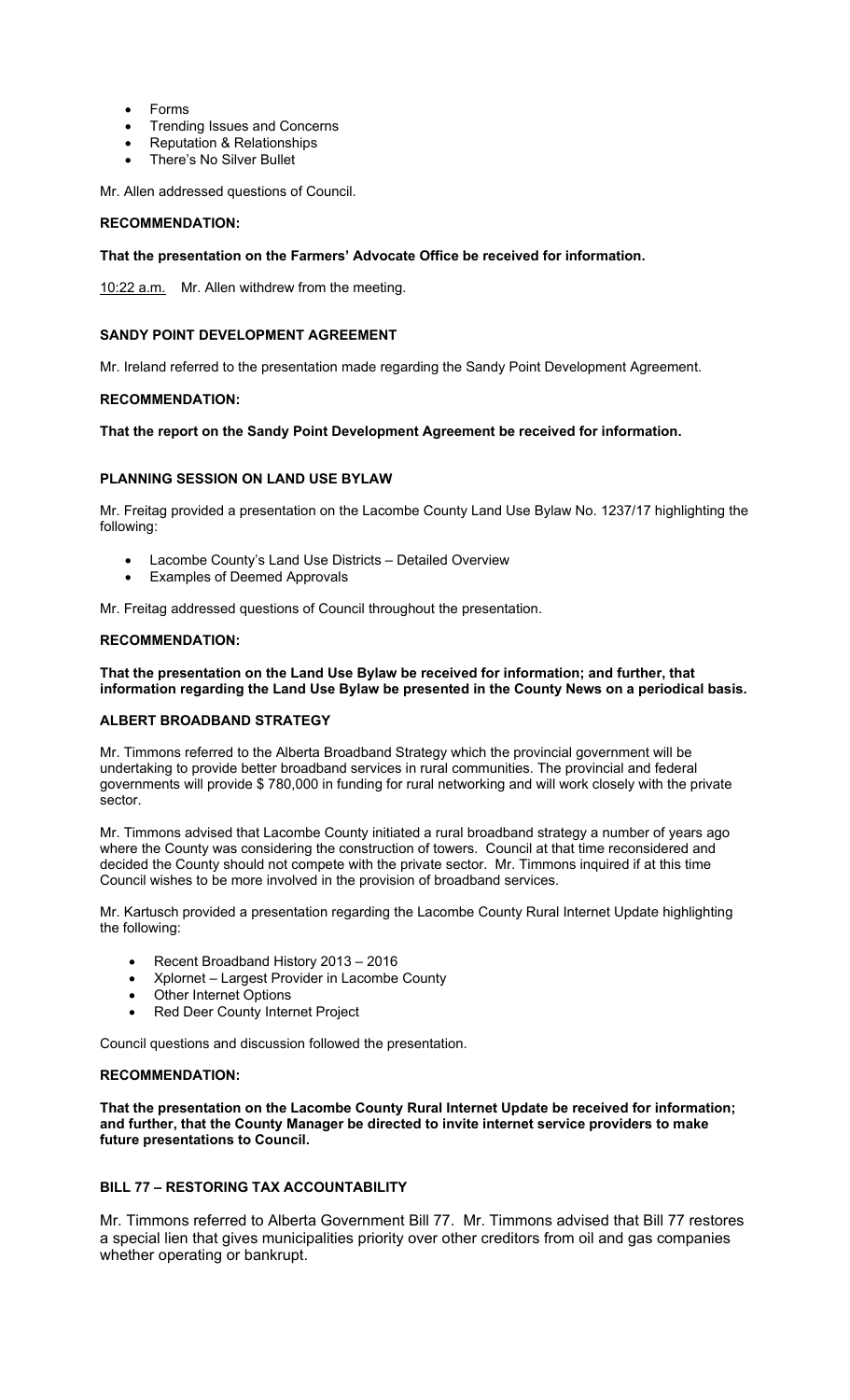The Alberta Court of Appeals ruled in 2019 that current liens do not legally apply to linear property such as wells and pipelines. As a result of the court decision, there was no effective legal mechanism for municipalities to collect unpaid taxes on oil and gas properties such as wells. Bill 77 has remedied that oversight.

Mr. Timmons advised that the County currently has \$ 1.4 million in unpaid oil and gas taxes. The majority of that is held by four companies with one company owing approximately \$ 500,000. The Alberta Municipal Administrators Association is proposing that municipalities that are experiencing these unpaid taxes by delinquent companies join together and write a letter to all creditors of these companies and advise them that as per Bill 77 the municipality is a secured creditor.

# **RECOMMENDATION:**

**That the update and overview of the mandates of the Alberta Government Bill 77 and discussions with the Alberta Municipal Administrators' Association be received for information.** 

# **RMA VISIT – TOPICS OF DISCUSSION**

Council identified the following areas for discussion with the RMA representatives attending the April 14, 2022 Council meeting:

# Advocacy Issues:

- 1) Well Drilling Equipment Tax Regulation Elimination, Shallow Gas Tax Relief Initiative and Three-year Property Tax Exemption
- 2) Community Aggregate Payment Levy ASGA Request for Allocation of Funds
- 3) Local Government Fiscal Framework Funding Formula Engagement Process

# Innovative Project/Unique Approach

 School Resource Officer (SRO) Program provided by Lacombe County Community Peace Officers

How can the RMA serve you better from both a business service and advocacy perspective?

Adversarial tone of messaging at conventions (i.e., Alberta Municipalities Name Issue)

## **RECOMMENDATION:**

# **That the above noted issues be forwarded to the RMA for their consideration for their April 14, 2022 attendance at Council.**

## **ENHANCE ENERGY – SET TOUR DATE**

Mr. Timmons advised that Enhance Energy has provided the dates of May 19 or June 30, 2022 to undertake a tour of their facilities. Council agreed that they will tour Greenway Farma on the same day as they tour Enhance Energy.

## **RECOMMENDATION:**

## **That Council tour Enhance Energy on June 30, 2022 and also tour Greenway Farma at a time dependent on the time provided by Enhance Energy on June 30, 2022.**

## **JOINT USE PLANNING AGREEMENT (JUPA) WORKSHOP – SET A DATE**

Mr. Timmons advised that as of June 20, 2022 amendments to the *Municipal Government Act* and the *Education Act* were proclaimed requiring municipalities to enter into Joint Use and Planning Agreements (JUPA's) with school boards within their municipal boundaries.

As per the new requirements JUPAs are to be in place by June 2023. Mr. Timmons advised that Parkland Community Planning Services will be presenting a workshop on what is required in the agreements. Mr. Timmons advised the workshop will be held virtually or in person for a high-level overview of the various components of the agreements. The dates provided for the workshop are April 12, 19, 20 or May 17, 18 (morning), 20, 2022 for one-and-a-half-hour session.

## **RECOMMENDATION:**

**That Council be authorized to attend the Parkland Community Planning workshop on Joint Use and Planning Agreements (JUPAs) between municipalities and school boards on the morning of May 20, 2022.**